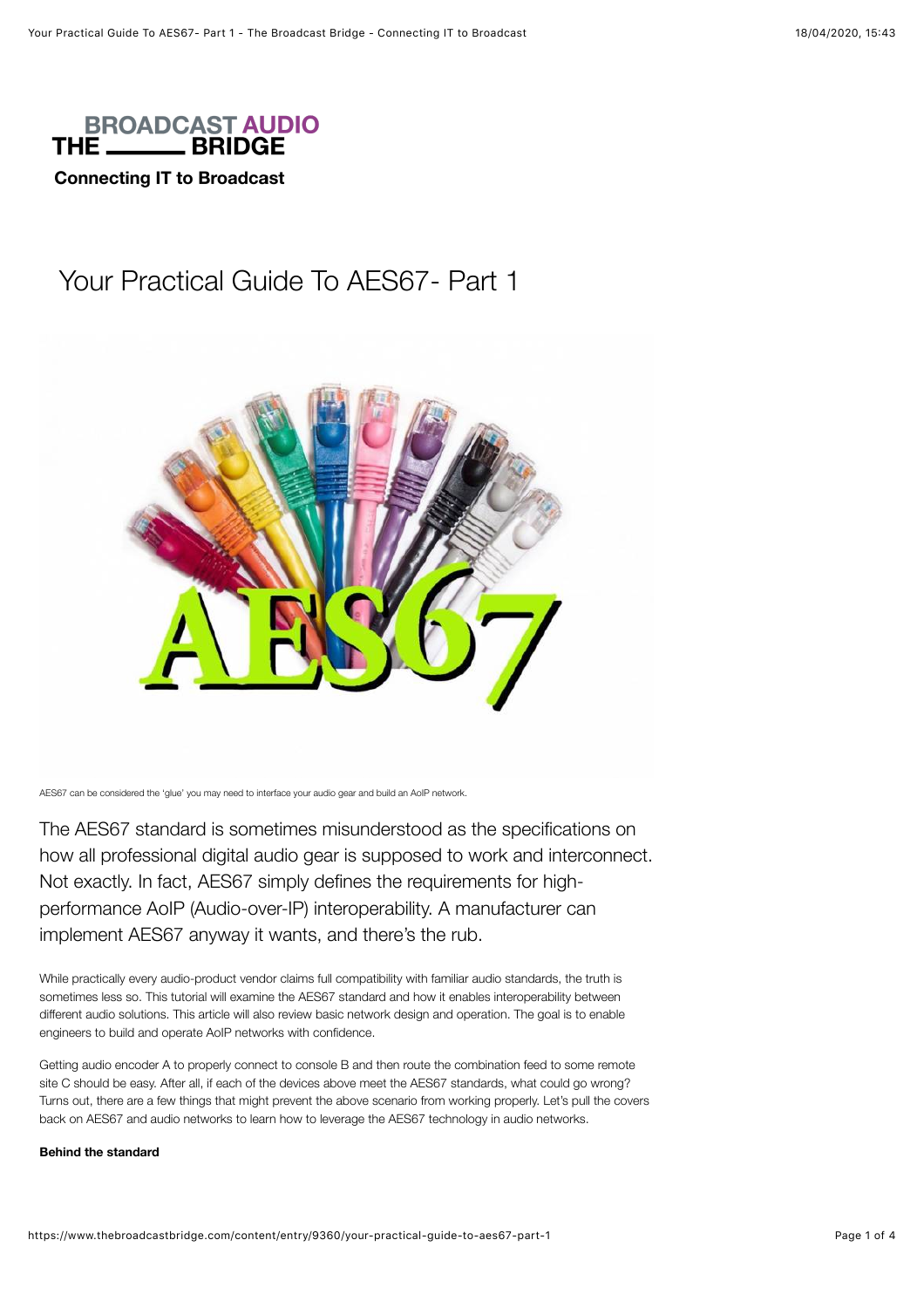AES67 is a standard for high-performance audio-over-IP *interoperability*. When a manufacturer follows the standard's definitions and requirements, devices that adhere to other other AoIP protocols that do not interoperate with each other (i.e. Dante, Livewire, QLAN or RAVENNA) can become interoperable.

It is important to understand that while the standard defines what protocols and functions need to be supported, it does not tell vendors precisely how to implement them. Thus, solutions differ. Simply understanding the terms

STANDARDS

used in AES67 is not sufficient for a working knowledge of audio networks. Rather, building audio networks requires some background knowledge on networking in general and about AoIP-related topics in specific. Let's get started.

## **Basic principles of AES67**

AES67 is designed to run on standard packet switching networks over a COTS (Commercial Off-The-Shelf) infrastructure. If configured properly, the same network can be shared with other traffic without degrading the audio streaming performance.

AES67 builds on these fundamental principles:

- Synchronization
- Multicast packet transport
- Quality of Service
- Session information

While other AoIP solutions offer enhanced functionality (i.e. stream & device discovery, GPIO transport etc.), AES67 has deliberately not defined any requirements in this respect, because they are not required to establish interoperability at the most basic level. Furthermore, various industry standards covering these functions already exist or are emerging and can be implemented if applicable. Let's examine the four AES67 technical principles.

# **Synchronization**

Network synchronization is based on distribution of a common wall clock time to all participating nodes with sufficient precision. AES67 specifies that the IEEE1588-2008 standard (also known as PTPv2 - *Precision Time Protocol* version 2) be used for time distribution. PTPv2 includes a Best Master Clock Algorithm (BMCA), which ensures that the best available master clock is elected to serve as the Grandmaster for all participating AES67 nodes.

Once a node is synchronized to the wall clock time served by the Grandmaster, any desired media clock can be generated locally. If the synchronization precision is accurate enough, all locally generated media clocks will have the same frequency (i.e. 48 kHz) and they may even be accurately phase-locked to each other. Part 2 of this series will examine system planning with tips on how the Grandmaster selection process can be modified, if required.

With PTP it is possible to achieve accuracy in the sub-microseconds range (deviation of local clock with respect to the Grandmaster). However, in most cases this requires the deployment of PTP-aware switches. Fortunately, for most audio applications, single-digit microsecond accuracy is good enough, which usually is achievable with standard, non-PTP-aware switches.



### **Multicast packet transport**

PTP is based on multicast packet transport. AES67 also requires multicast support for audio stream packets. While basically any COTS switch supports multicast traffic, only managed switches provide multicast management to effectively avoid network flooding. Unmanaged switches (or improperly configured managed switches) will treat multicast traffic like broadcast traffic, forwarding any incoming multicast packet to all switch ports. With high levels of audio stream traffic this will result in network flooding causing a total network lock-up.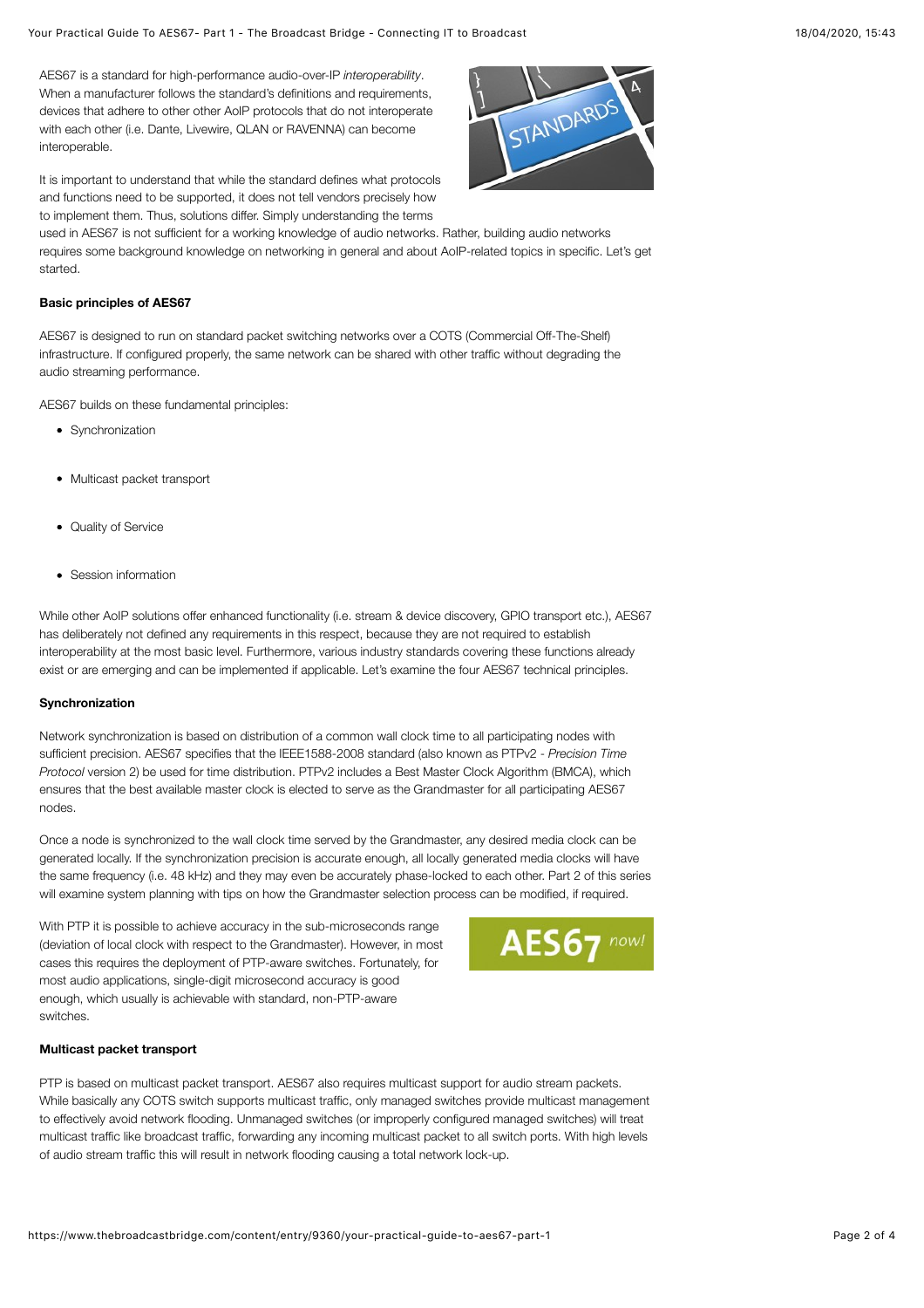Managed switches provide multicast management through IGMP (*Internet Group Management Protocol*) snooping support. With IGMP snooping, only those multicast packets that have been registered through IGMP are forwarded to their designated ports. Consequently, all AES67 nodes are required to support IGMPv2, which is used to tell the network which streams are to be forwarded.

The IGMP (join) requests need to be updated periodically in order to maintain the multicast forwarding. This is ensured by enabling the IGMP *querier* function in one of the participating switches. The periodic IGMP queries trigger the nodes to renew their IGMP requests. Once a stream connection is ended, an IGMP leave request is sent to terminate a particular multicast flow to that node.

One of the benefits of managed multicast traffic is its scalability. Any multicast flow is only sent once by a particular sender into the network. If more than one receiver requests the same flow, the network switches will clone packets as required. With IGMP, the network inherently optimizes the traffic, so that a particular multicast flow will be present just once on any involved link.

## **Quality of Service**

Quality of Service (QoS) is another fundamental principle the AES67 network must support. Again, this is only available with managed switches. Proper QoS configuration ensures that the most critical packets – PTP and audio stream traffic – receive prioritized forwarding on their way through the network. AES67 mandates support of *Differentiated Services* (DiffServ), a QoS scheme where different types of traffic can be categorized into service classes. DiffServ works with 64 different priority tags – DSCP values – that can be applied to individual IP packets.

End nodes can apply different tags to packets belonging to different traffic classes; switches can then examine the individual priority tags and forward packets on a preferred basis. Put simply, with DiffServ a network resembles the boarding procedure at airports. Priority passengers (first and business class) board the plane first (and at any time), while economy class passengers have to wait in line as long as priority passengers are still queuing up.

However, while recommendations exist in the standards on how to assign DSCP values to certain types of traffic, a network administrator is free to configure these values according to the individual application requirements. In larger networks that may carry a variety of shared traffic classes, QoS configuration requires special attention.



AES67 supports QoS parameters. Even so, proper utilization requires the use of DiffServ and priority tags to make this happen.

#### **Recommended DSCP values**

AES67 requires the use of three traffic classes and recommends certain DSCP values:

- PTP traffic should be tagged with DSCP EF (48), translating into *expedited forwarding*, receiving the highest forwarding priority (first class passengers)
- RTP traffic (audio packets) should be tagged with AF41 (34), translating into *advanced forwarding* with the second-highest forwarding priority (business class passengers)
- All remaining traffic should have lower or no specific priority tagging, which by default which is BE (0) for *best effort* (economy class)

Because the network may be used to transport other types of traffic that needs certain prioritization, (i.e. voice data or video), the network administrator may have to change these values or adjust the switch configuration accordingly. Because not all AES67 devices support DSCP reconfiguration, or even don't use the recommended default values, other strategies may need to be applied.

#### **Session information**

In order to connect to an available stream and process its audio data, a node needs technical information about the stream. This is called *session description data* (SDP). It contains the multicast address of the stream, the encoding format and packet setup (i.e. bits per sample, sampling frequency, number of channels in stream, number of samples in packet) and its relationship to the reference time. Without this information, a receiver cannot connect to the stream and decode the packet.



One of the benefits of managed multicast traffic is its scalability.